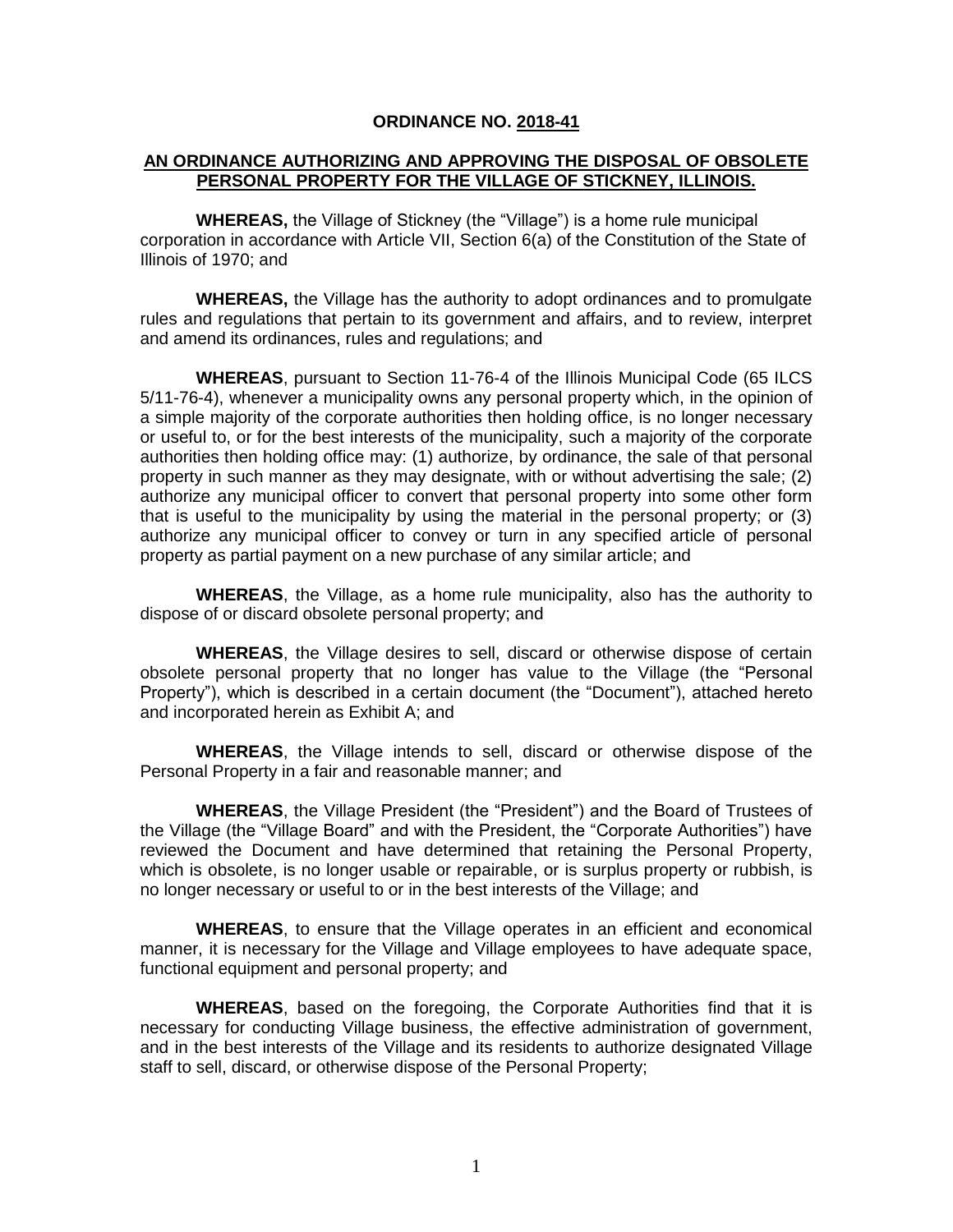# **NOW, THEREFORE, BE IT ORDAINED BY THE PRESIDENT AND THE BOARD OF TRUSTEES OF THE VILLAGE OF STICKNEY, COUNTY OF COOK, STATE OF ILLINOIS, as follows:**

#### **ARTICLE I. IN GENERAL**

#### **SECTION 1. INCORPORATION CLAUSE.**

The Corporate Authorities hereby find that all of the recitals hereinbefore stated as contained in the preambles to this Ordinance are full, true and correct and do hereby, by reference, incorporate and make them part of this Ordinance as legislative findings.

## **SECTION 2. PURPOSE.**

The purpose of this Ordinance is to authorize designated Village staff to sell, discard or otherwise dispose of the Personal Property to help ensure that the Village and Village employees have adequate space, functional equipment and personal property, and to take all necessary steps to effectuate the intent of this Ordinance.

# **ARTICLE II. AUTHORIZATION**

# **SECTION 3. AUTHORIZATION.**

The Village Board hereby authorizes and directs designated Village staff to sell, discard or otherwise dispose of the Personal Property in accordance with the terms of this Ordinance and ratifies any and all previous action taken to effectuate the intent of this Ordinance. The Village Board authorizes and directs the President and designated Village staff, or designees of the same, to execute any and all documentation that may be necessary to carry out the intent of this Ordinance. The Village Clerk is hereby authorized and directed to attest to and countersign any documentation as may be necessary to carry out and effectuate the purpose of this Ordinance. The Village Clerk is also authorized and directed to affix the Seal of the Village to such documentation as is deemed necessary.

## **ARTICLE III. HEADINGS, SAVINGS CLAUSES, PUBLICATION, EFFECTIVE DATE**

## **SECTION 4. HEADINGS.**

The headings of the articles, sections, paragraphs and subparagraphs of this Ordinance are inserted solely for convenience of reference and form no substantive part of this Ordinance nor should they be used in any interpretation or construction of any substantive provision of this Ordinance.

#### **SECTION 5. SEVERABILITY.**

The provisions of this Ordinance are hereby declared to be severable and should any provision of this Ordinance be determined to be in conflict with any law, statute or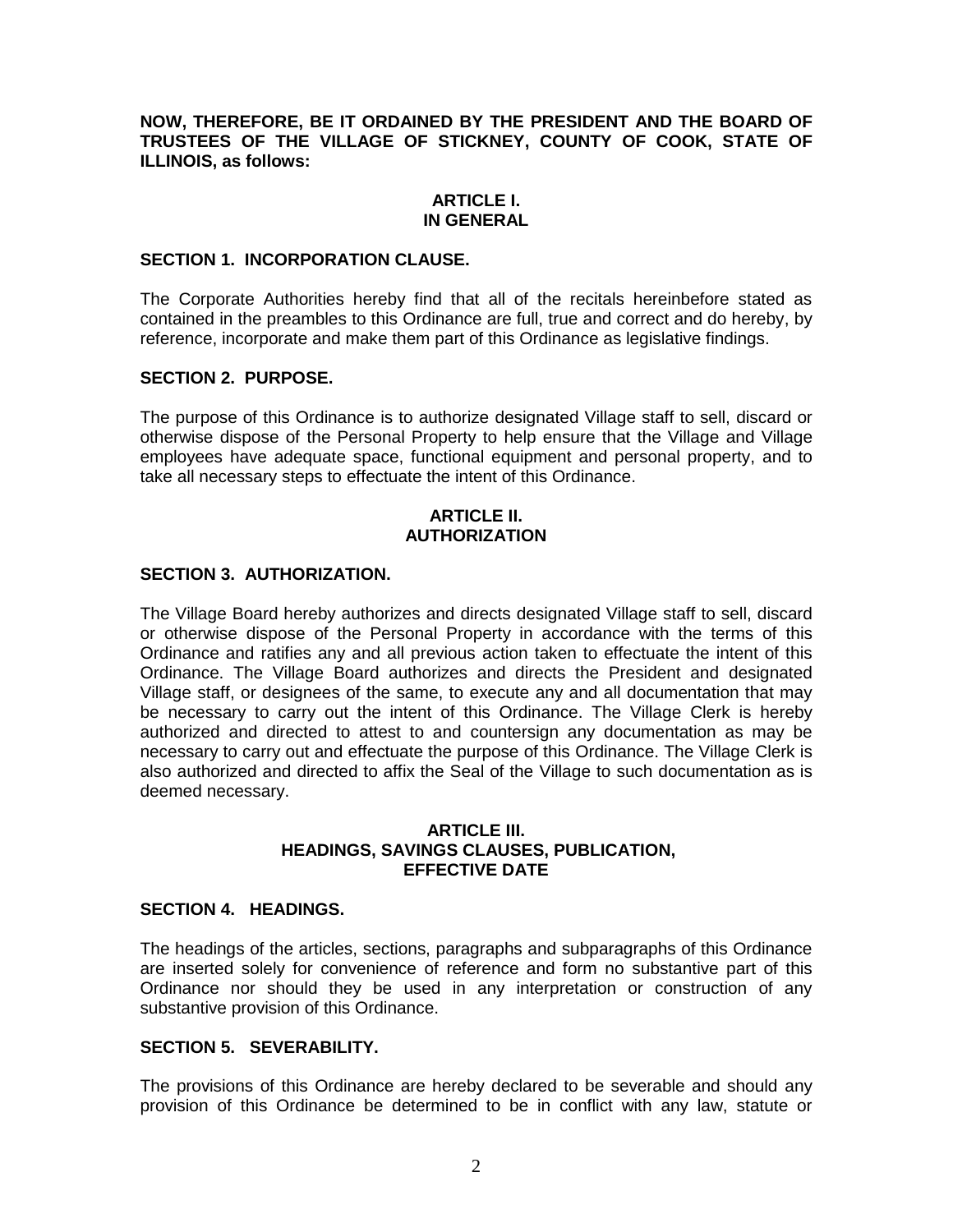regulation by a court of competent jurisdiction, said provision shall be excluded and deemed inoperative, unenforceable and as though not provided for herein, and all other provisions shall remain unaffected, unimpaired, valid and in full force and effect.

# **SECTION 6. SUPERSEDER.**

All code provisions, ordinances, resolutions, rules and orders, or parts thereof, in conflict herewith are, to the extent of such conflict, hereby superseded.

# **SECTION 7. PUBLICATION.**

A full, true and complete copy of this Ordinance shall be published in pamphlet form or in a newspaper published and of general circulation within the Village as provided by the Illinois Municipal Code, as amended.

# **SECTION 8. EFFECTIVE DATE.**

This Ordinance shall be effective and in full force immediately upon passage and approval.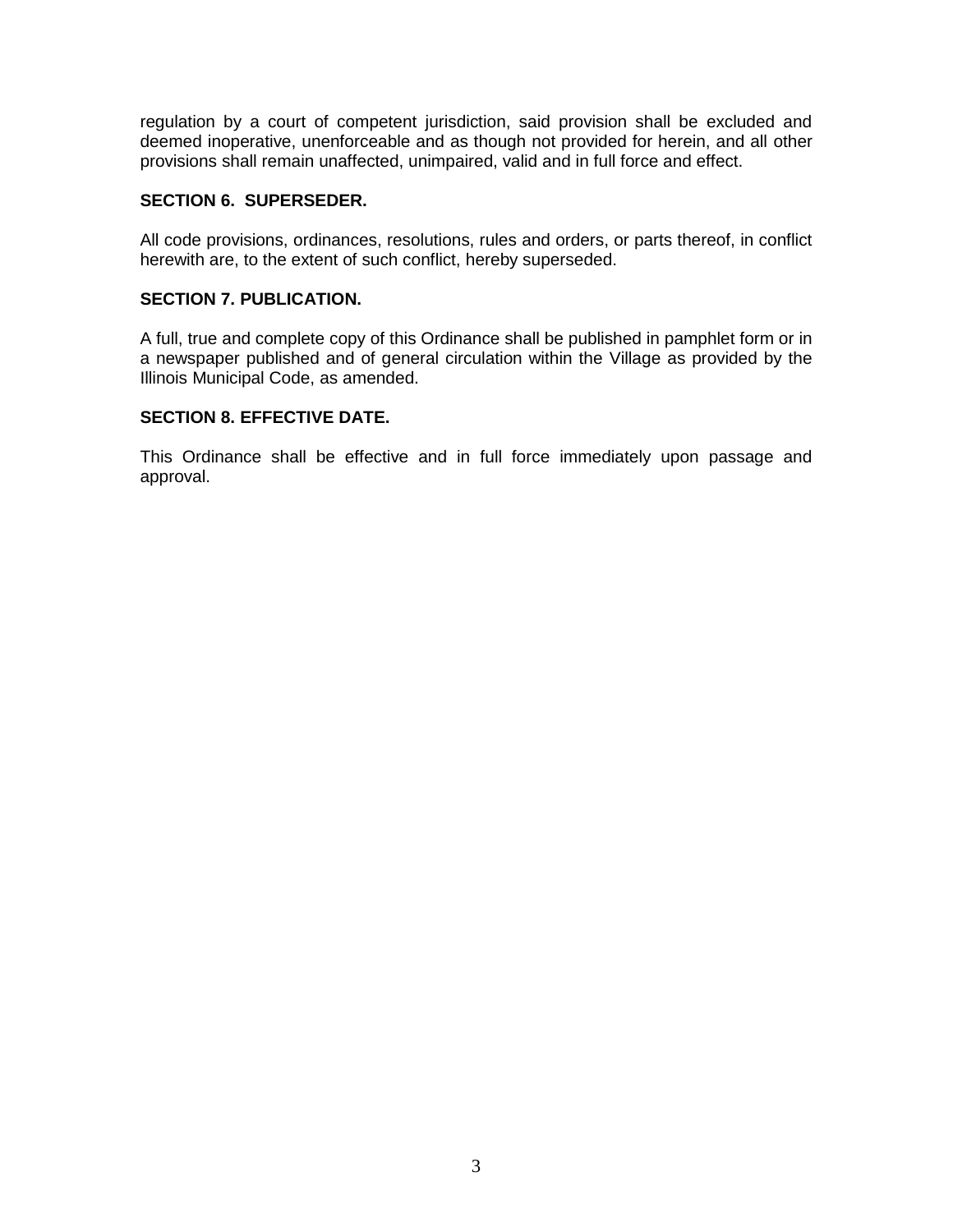PASSED this  $4^{\text{th}}$  day of September, 2018.

**AYES: Trustees Hrejsa, Kapolnek, Milenkovic, Savopoulos, Torres and White**

**NAYS: None**

**ABSENT: None**

**ABSTENTION: None**

APPROVED by me this 4<sup>th</sup> day of September, 2018.

**Jeff Walik, President**

**ATTESTED AND FILED in my office this 4 th day of September , 2018.**

**\_\_\_\_\_\_\_\_\_\_\_\_\_\_\_\_\_\_\_\_\_\_\_\_\_\_\_\_\_\_\_\_\_**

**\_\_\_\_\_\_\_\_\_\_\_\_\_\_\_\_\_\_\_\_\_\_\_\_\_\_\_\_\_\_\_\_\_\_\_\_\_\_\_\_**

**Audrey McAdams, Village Clerk**